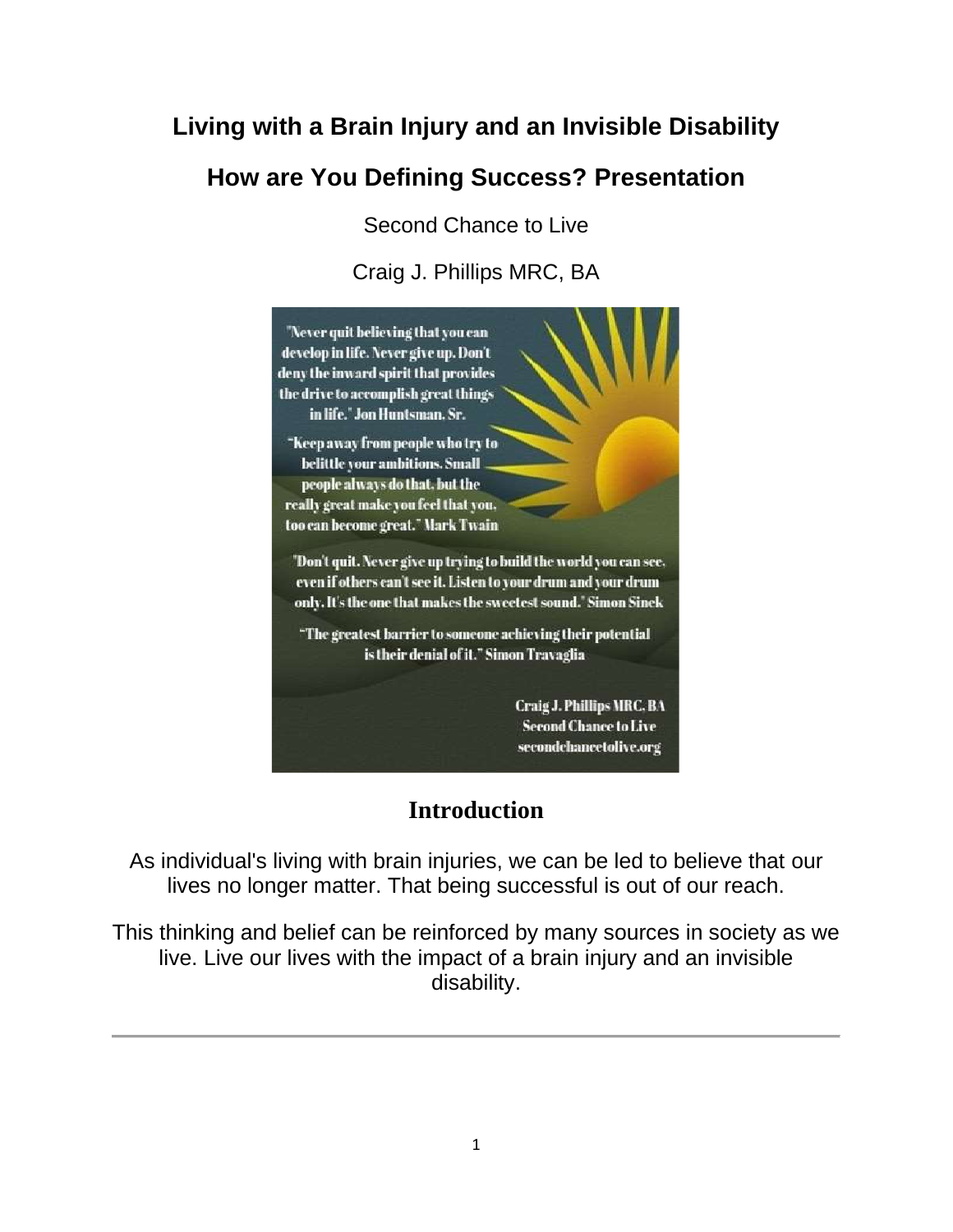## **Sources that May Minimize, Marginalize, Dismiss and Discount our Capacity to Contribute and Thrive in Society**

Professionals that we interact with as individuals living with brain injuries. Family members and friends, as well as other individuals living with brain injuries. Individuals who feel stuck by their brain injuries, deficits and limitations.

## **As a result, we may be led to believe, "What's the Point?", and give up on our dreams.**

# **Defining Success for Ourselves after a Brain Injury**

In my experience I have found that there are several traps that can leave you and me feeling like we are failures.

#### **We can be led to believe that because of our brain injuries that we are failures.**

Consequently, we may find ourselves focusing on what we cannot change (what happened to us), As a result, we may find ourselves feeling trapped by the notion that we are now helpless and hopeless because of a "box" of limiting expectations.

## **Unknowingly and Unconsciously**

In response, we may find ourselves buying into the notion that we are victims of our circumstances.

That we are subservient to a limiting societal system that communicates to us that we are unable to make empowering choices.

Empowering choices that will give us the ability to move out of and beyond the box of a label, a stereotype and a stigmatization.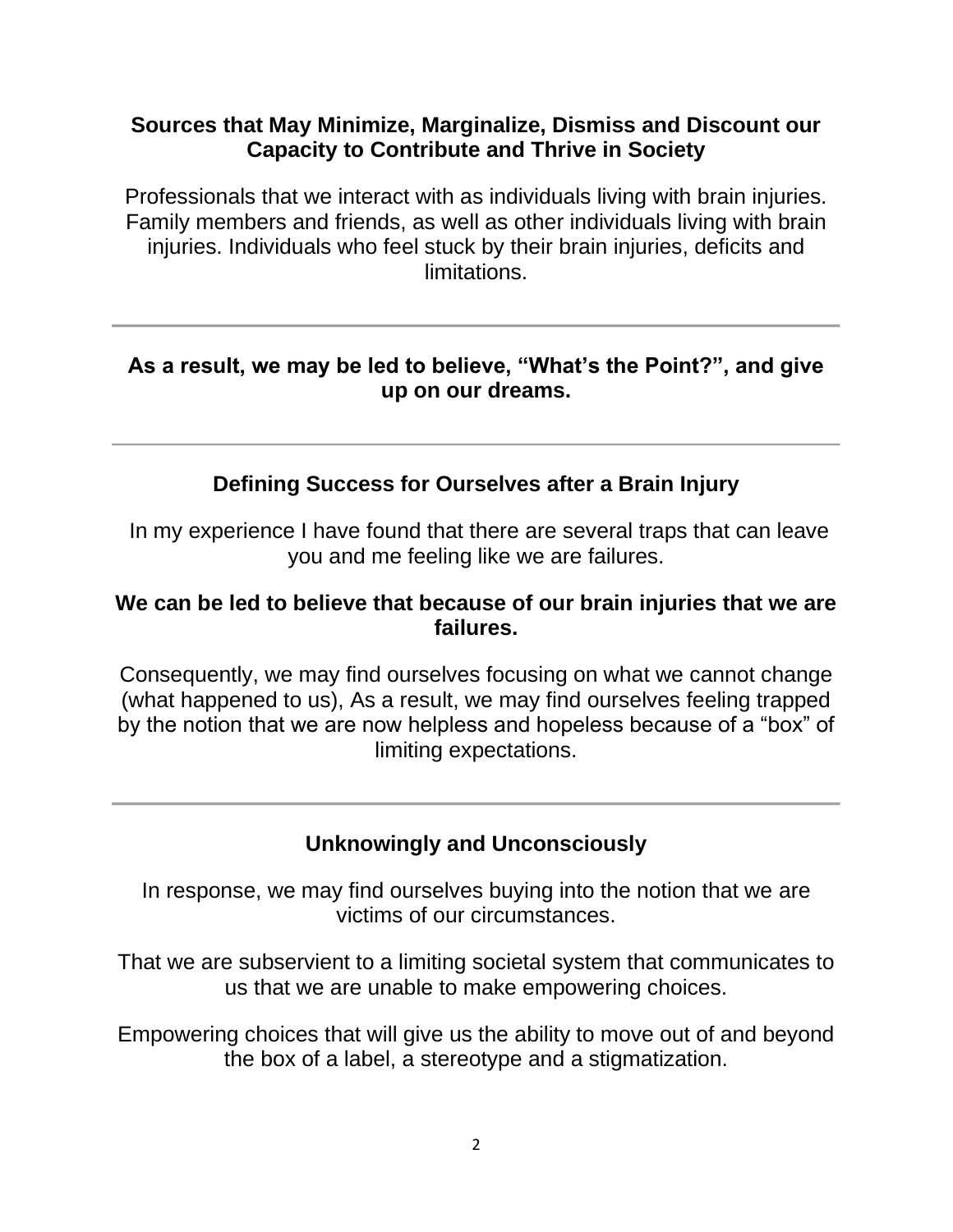That we are unable to express our gifts, talents and abilities to create and enhance our lives as individuals living with brain injuries.

That we are limited in our ability to contribute to the lives of individuals within and without the brain injury community.

## **How are We Defining Success as Individuals living with Brain Injuries?**

Another trap that we may find ourselves falling into is believing that we are failures because our lives are not marked by what other people have acquired. That we are failures because our station in life, be it disabled by societies standards. And that being disabled does not give us the means to be able to acquire or possess what society considers to be measures of success.

In response, we may have people in our lives who, subsequently; patronize who we are as individuals by their attitudes. We may consequently feel minimized, marginalized, dismissed and discounted as individuals. We may subsequently find ourselves buying into the notion that our lives are of little significance and value without the ability to acquire societal measures of success.

In the process, we may find ourselves accepting what society has set for us. Set for us to control and contain who we are as individuals. Individuals living with the impact of a brain injury through a label, stereotype and a stigmatization.

Set for us up to meet and fulfill their agendas. In the process, we may find ourselves going along to get along, not realizing that there are other choices. Choices that we can make to empower and enhance our creative capacity to enrich our lives.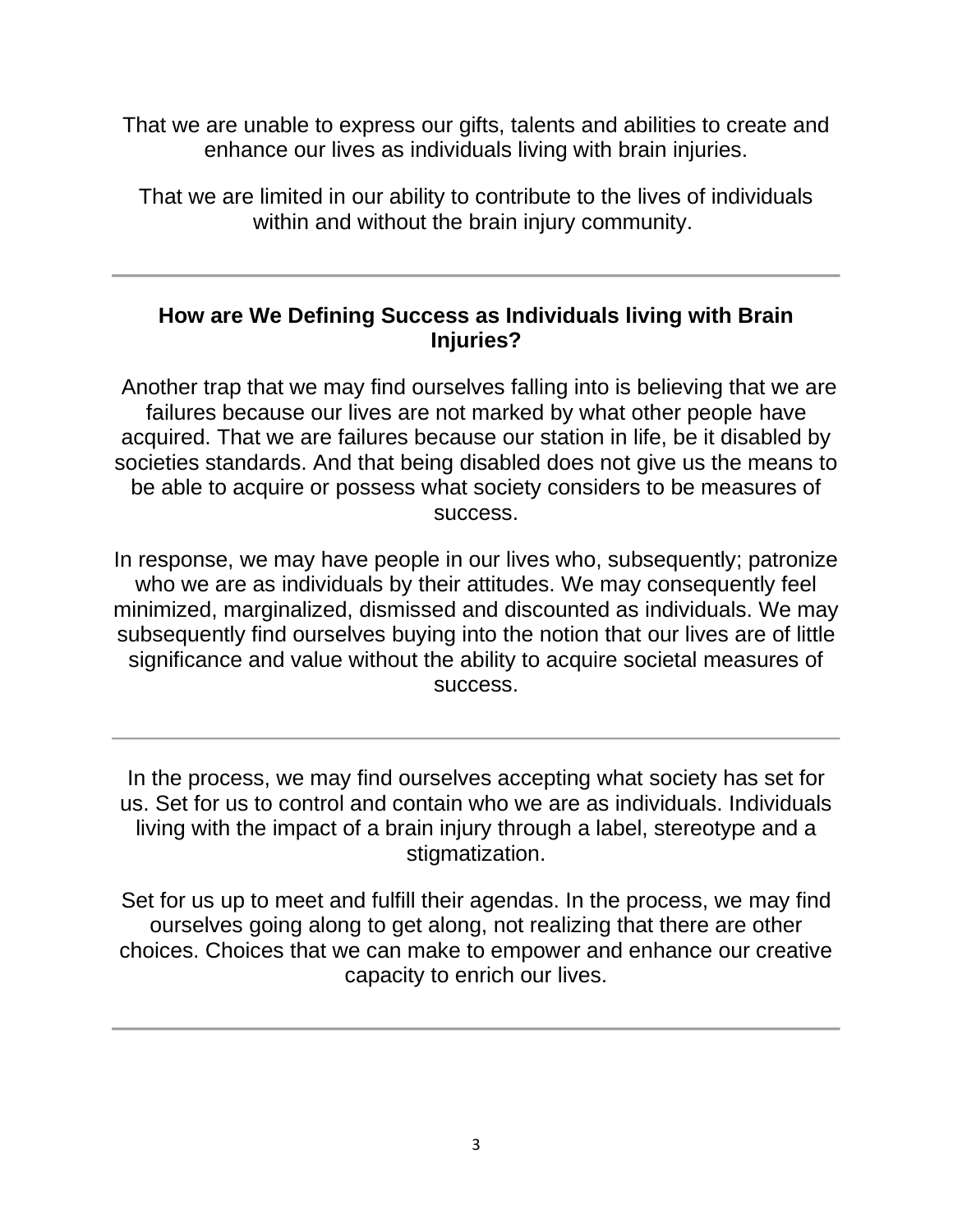# **But there is Good News. We Can Set a Different Course. We Can Make Self-Directed Choices**

Therefore, we no longer have to stay stuck. We no longer have to buy into societies measure of success. Instead, we can define success for ourselves.

The good news is that through being aware of these notions, as individuals living with brain injuries; we can make choices. We don't have to buy into the impact of labels, stereotypes, and stigmatization. Instead, we can make the choice to express our unique creative capabilities and capacity.



# **"Everyone is a genius. But if you judge a fish by its ability to climb a tree, it will live its whole life believing that it is stupid." Albert Einstein**

The good news is that we no longer need to focus on what we can not accomplish. Instead, we can be aware of our limitations and deficits and stop fighting against ourselves. We can use our energy to discover what we have and what we can do in ways that will work for us.

# **The good news is that we can stop trading our judgment for the judgment of other people.**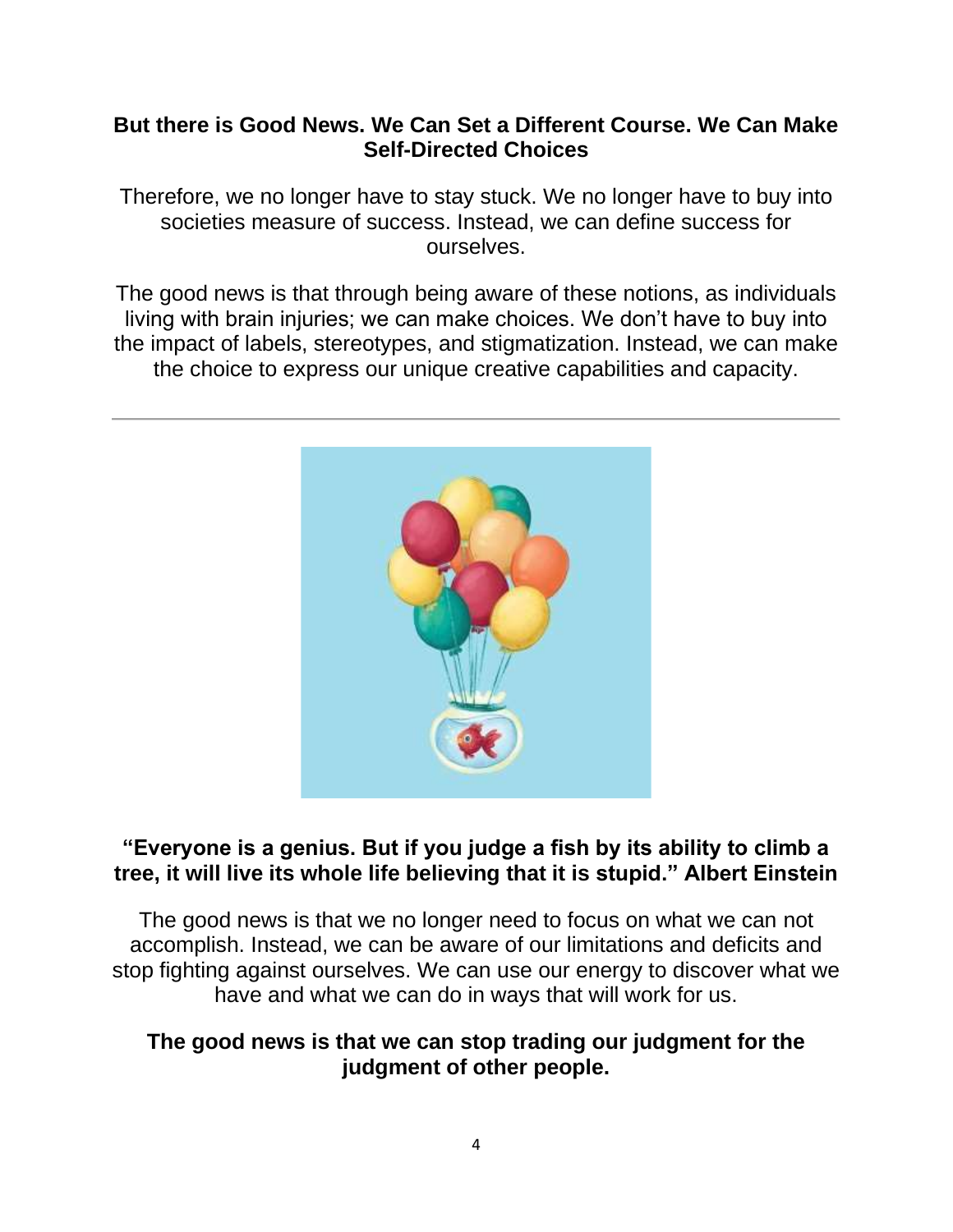What I have found through my process and journey, living with a brain injury and invisible disability is that **I AM NOT** my brain injury, nor my invisible disability. **I AM NOT** my deficits or limitations.

# **I AM WHO I AM and I AM ENOUGH**

In my experience, through realizing that I was not brain injury or my invisible disability, I discovered that I am so much more than my brain injury. I am more than capable of creating. Creating with the gifts, talents and abilities given to me (by a loving God) through my mind, body, spirit, soul and emotions.

## **I AM MUCH MORE THAN MY BRAIN INJURY AND MY INVISIBLE DISABILITY**

- I can develop my mind, body, spirit, soul and emotions to create with my gifts, talents and abilities.
	- **Mind** Gather information that will give me the ability to make empowering choices and decisions.
	- **Body** Develop my ability to express myself physically to pursue my dreams and goals to empower my life.
		- **Spirit** Develop my sensitivity to communicate with the God of my understanding and with myself.
	- **Soul** Develop my awareness of the patterns in my relationship as I interact with the world around me
- **Emotions** How I interpret (respond rather than react) to what occurs in my life and relationships.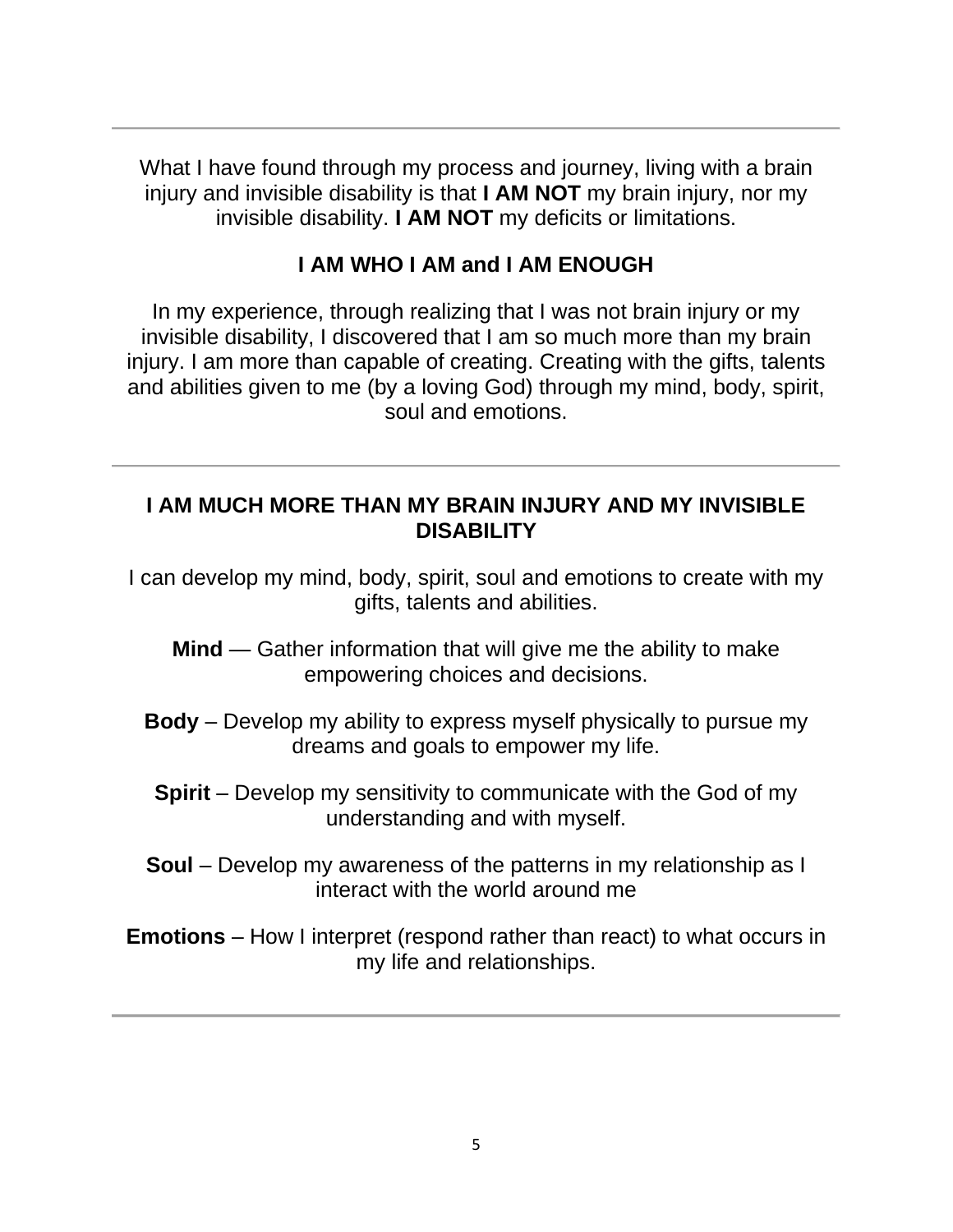# **A BIG REALIZATION THAT CHANGED MY LIFE AND RELATIONSHIPS**

With this realization I discovered something that changed the quality of my life, well-being and relationships.

I could define success for myself through my mind, body, soul, spirit and emotions in ways that would work.

Through my awareness, I realized that I no longer had to buy into a faulty belief. I realized that I no longer needed to be defined by my brain injury, invisible disability or by focusing on my deficits or limitations.

## **The Power of Choice**

#### **There Is a Hole in My Sidewalk Autobiography in Five Short Chapters** By Portia Nelson

#### **Chapter One**

I walk down the street. There is a deep hole in the sidewalk. I fall in. I am lost…I am helpless. It isn't my fault. It takes forever to find a way out.

#### **Chapter Two**

I walk down the street. There is a deep hole in the sidewalk. I pretend that I don't see it. I fall in again. I can't believe I am in this same place. But, it isn't my fault. It still takes a long time to get out.

#### **Chapter Three**

I walk down the same street. There is a deep hole in the sidewalk. I see it is there.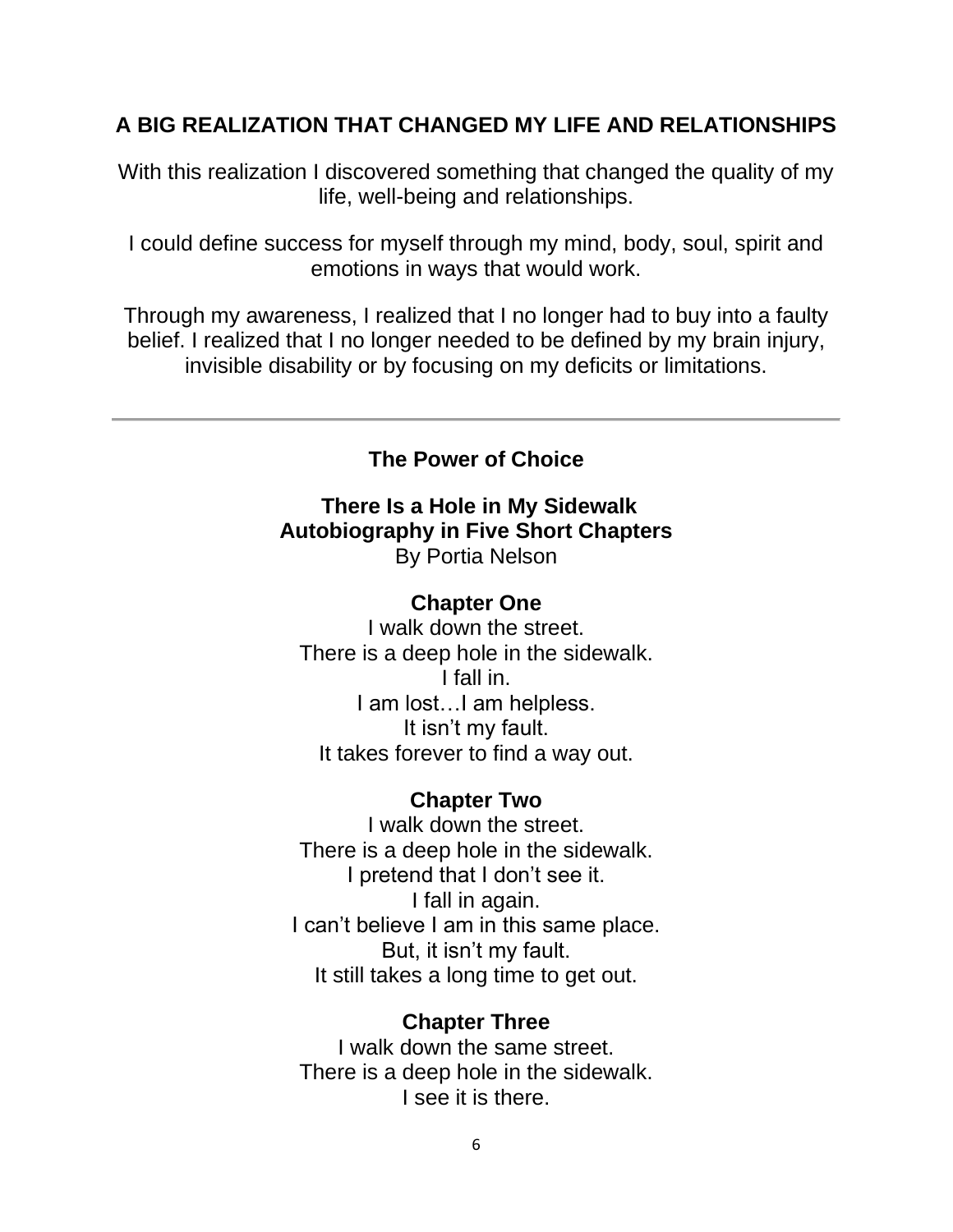I still fall in…it's a habit…but, My eyes are open I know where I am It is my fault. I get out immediately,

# **Chapter Four**

I walk down the same street. There is a deep hole in the sidewalk. I walk around it.

#### **Chapter Five**

I walk down another street.

#### **Walking Down a Different Street**

The poem illustrates my journey through the grieving process. I had to confront my denial (Chapter One). Experience and come to terms with my Anger (Chapter Two). Try to bargain my way out of what could not be changed (Chapter Three). Find myself depressed by recognizing what could not be changed (Chapter Four). By accepting what could not be changed I make different choices. (Chapter Five).

## **Realizing that I Could Make Empowering Choices**

The good news is that we can choose to walk down a different street and try something new. Something that is unique to our gifts, talents and abilities. In the process, we can begin to define what success means and looks like to us.

## **Quotes that Inspire**

"I was told over and over again that I would never be successful, that I was not going to be competitive and the technique was simply not going to work. All I could do is shrug my shoulders and say, 'we'll just have to see." Dick Fosbury (Olympic Gold Medalist. Inventor of the "Fosbury Flop" High Jump Technique)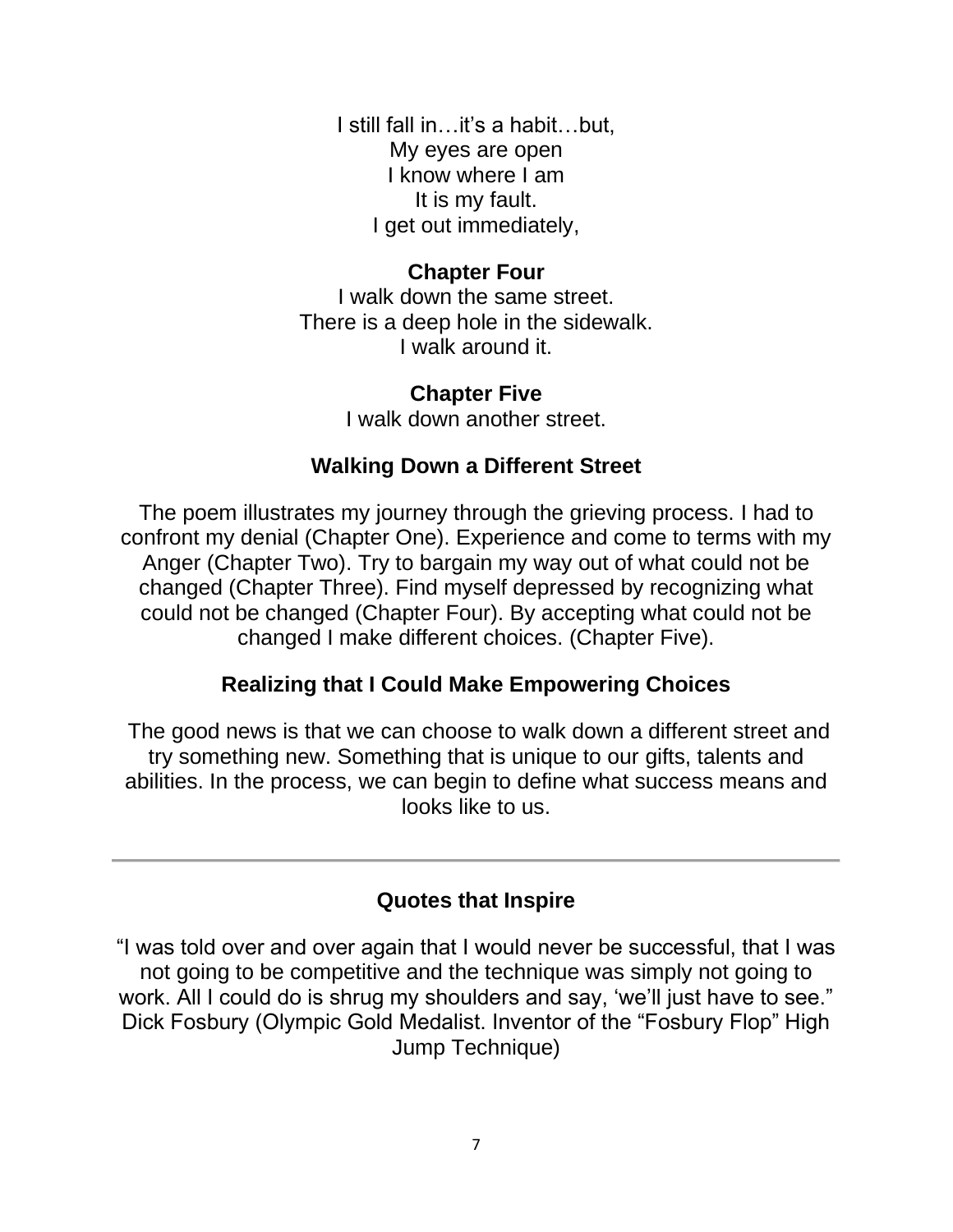"Research your own experience. Absorb what is useful, reject what is useless and add specifically your own creation." Bruce Lee

"I am only one, but still, I am one. I cannot do everything, but still, I can do something; and because I cannot do everything, I will not refuse to do something that I can do." Helen Keller

"Regardless of your lot in life, you can build something beautiful on it." Zig Ziglar

"I alone cannot change the world, but I can cast a stone across the waters to create many ripples." Mother Teresa

"It is not as important what happened to us, but how we respond to what happened to us." Craig J. Phillips MRC, BA

"Do what you can, where you are, with what you have." Theodore Roosevelt

"Don't quit. Never give up trying to build the world you can see, even if others can't see it. Listen to your drum and your drum only. It's the one that makes the sweetest sound." Simon Sineck

"Believe in yourself, go after your dreams and don't let anyone put you in a box." Daya

"Not everyone will understand your journey. That's okay. You're here to live your life, not to make everyone understand." Banksy

"It is not that I am so smart. It is just that I stay with problems longer." Albert **Einstein** 

"Insist on yourself, never imitate. Your own gift you can present with the cumulative force of a whole life's cultivation; but of the adopted talent you only have an extemporaneous half-possession…Do that which is assigned to you and you cannot hope too much or dare too much." Ralph Waldo Emerson

"Seek out that particular mental attribute which makes you feel most deeply and vitally alive, along which comes the inner voice, which says, "This is